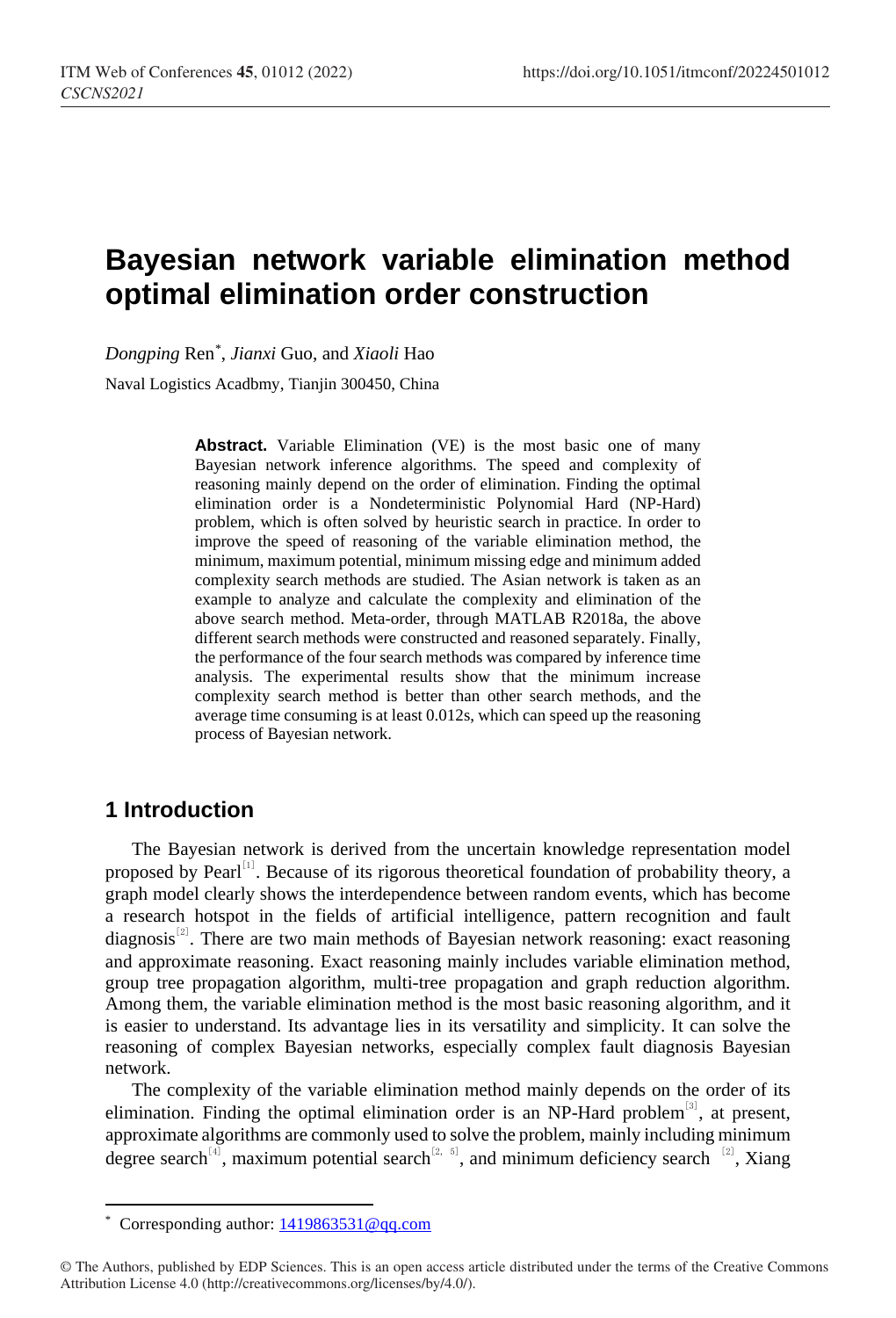Guang-jun through the analysis of the variable elimination method, puts forward an algorithm for the parallel operation of Minimum Deficiency Search and variable elimination<sup>[9]</sup>, but the algorithm did not find the optimal elimination order, and there are still certain defects; Gao Wen-yu proposed a new search algorithm—minimum increased complexity search is presented<sup>[6]</sup>, but it is only explained through simulation experiments, and is not used in examples. The specific implementation process of its search method is not given, and it is not compared with the above search method. In response to the above problems, this paper uses the Bayesian network classic model Asian network to verify the pros and cons of the above search algorithm in the variable elimination method.

### **2 Bayesian network**

The Bayesian network is a directed acyclic graph, in which the nodes represent random variables in the event, and the directed edges represent the interdependence between the nodes. Each node has a probability distribution, and the probability distribution of the root node belongs to the marginal distribution, which can also be called a prior probability; the non-root node is a conditional probability.

In probability theory, the joint probability can be expressed in the form of a conditional probability chain<sup>[7]</sup>, its form is:

$$
P(Y_1, Y_1, \dots, Y_k) = \prod_{i=1}^k P(Y_i | Y_{i-1}, \dots, Y_1)
$$
\n(1)

Formula (1) can also be called a chain rule, where Y is a random variable,  $P(Y_1, Y_2, ..., Y_k)$ is the joint probability of  $Y_1, Y_2, \ldots, Y_k$ ,  $P(Y_i|Y_{i-1}, \ldots, Y_1)$  is the conditional probability of  $Y_i, Y_{i-1}, \ldots, Y_1$  ∘

Applying the assumption of conditional independence of Bayesian network to chain rule formula (1), we can get:

$$
P(Y_1, Y_1, ..., Y_k) = \prod_{i=1}^k P(Y_i | Parent(Y_i))
$$
 (2)

where  $P(Y_i | Parent(Y_i))$  is the conditional probability of Bayesian network node  $Y_i$ , and *Parent*  $(Y_i)$  represents the directly connected parent node of  $Y_i$ .

For the following discussion, a classic model of Bayesian network-Asian network $[8]$  is introduced here. Smoking may cause lung cancer or bronchitis, and travel to Asia may cause tuberculosis. Any of these three diseases may cause breathing difficulties. If you have tuberculosis or lung cancer, the X-ray chest X-ray result may be positive. Combining these causal relationships, you can get the classic Asian network model, as shown in Figure 1, where V indicates that you have been in Asia, and T indicates that you have been infected with tuberculosis. S means smoking, L means lung cancer, B means bronchitis, E means tuberculosis or lung cancer, X means taking X-rays, and D means breathing difficulties. Using formula (2) to express the joint probability distribution of each node in Figure 1, the following formula can be obtained:

$$
P(V,T,S,L,B,E,X,D) = P(V)P(S)P(T|V)P(L|S)P(B|S)P(D|B,E)P(X|E)P(E|T,L)
$$
 (3)

Table 1 shows the node probability of the Asian network, where  $P(i)$  represents the prior probability of node  $i$ ,  $P(i|j)$  represents the conditional probability of node  $i$  when *j* is true, and  $P(i|\overline{j})$  represents the conditional probability of node *i* when *j* is false.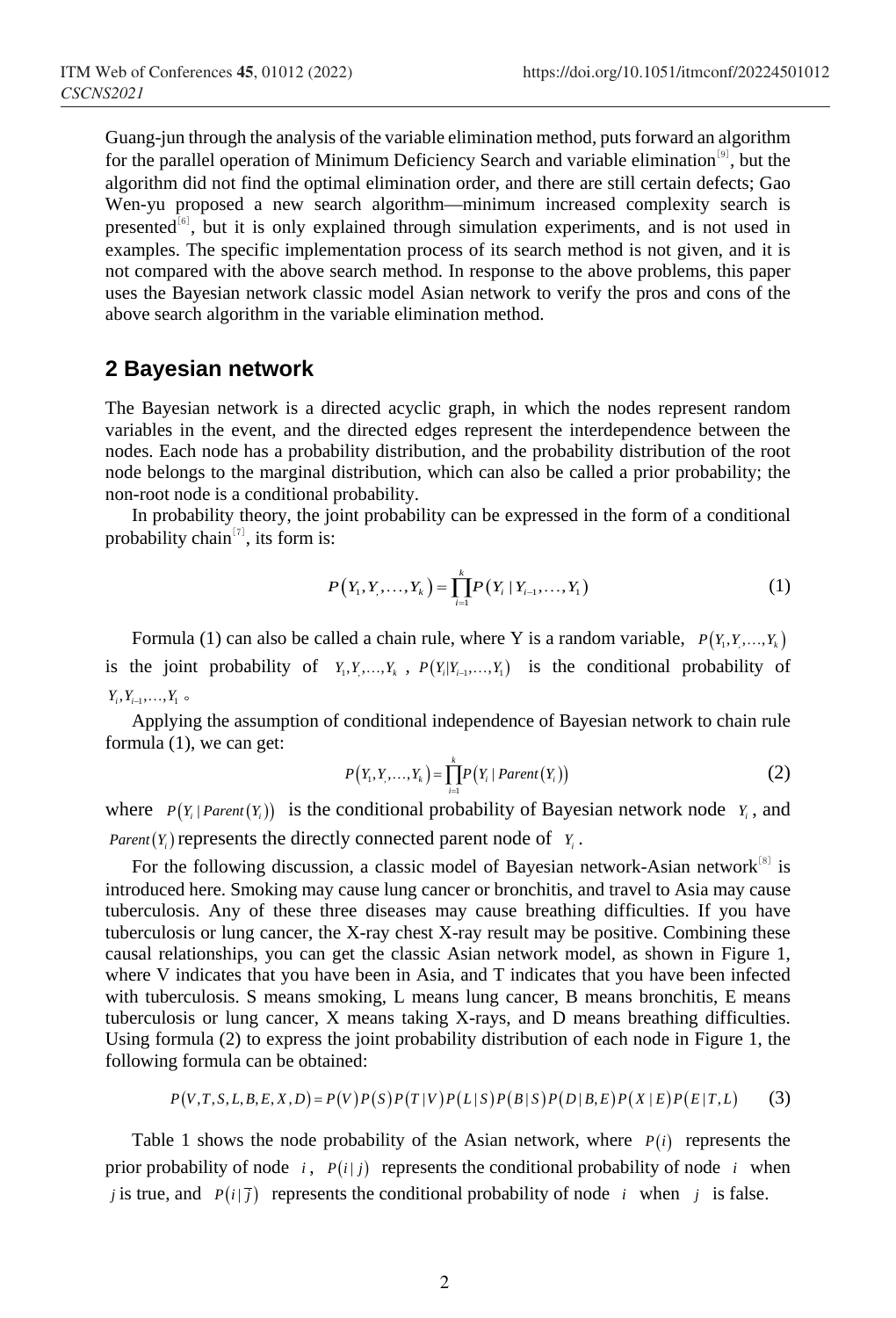

**Fig. 1.** Asian network model.

**Table 1.** Probability of asian network nodes.

| Symbolic<br>representation | Probability | Symbolic<br>representation        | Probability |
|----------------------------|-------------|-----------------------------------|-------------|
| P(V)                       | 0.01        | P(T V)                            | 0.05        |
| $P(T \overline{V})$        | 0.01        | P(S)                              | 0.50        |
| P(L S)                     | 0.10        | $P(L \bar{S})$                    | 0.01        |
| P(B S)                     | 0.60        | $P(B \bar{S})$                    | 0.30        |
| P(E L,T)                   |             | $P(E L,\overline{T})$             |             |
| $P(E \overline{L},T)$      |             | $P(E \overline{L}, \overline{T})$ | $\Omega$    |
| P(X E)                     | 0.98        | $P(X \overline{E})$               | 0.05        |
| P(D E,B)                   | 0.90        | $P(D E,\overline{B})$             | 0.70        |
| $P(D \overline{E},B)$      | 0.80        | $P(D \overline{E},\overline{B})$  | 0.10        |

### **3 Variable elimination method**

Suppose *F* is a function of variable set  $X = \{X_1, X_2, ..., X_n\}$ , and  $f = \{f_1, f_2, ..., f_m\}$  is also a set of functions, where the variables involved in *f* are all a subset of the variable set  $\hat{X}$ . If  $F = \prod_{i=1}^{m} f_i$ , then *f* is a decomposition of *F*, and  $f_1, f_2, ..., f_m$  is called the decomposition factor of *F* . Elimination methods can be divided into two types. One is to start from  $F(X_1, X_2, \ldots, X_n)$  and complete the elimination of  $X_1$  through  $G(X_2,...,X_n) = \sum_{X_1} F(X_1, X_2,...,X_n)$ ; the other is to start from  $f = \{f_1, f_2,...,f_m\}$ , use formula  $i=1$ *k*  $\sum_{X_i} \prod_{i=1}^k f_i$  to eliminate all related functions  $\{f_1, f_2, ..., f_k\}$  with  $X_1$ , and return  $\sum_{X_i} \prod_{i=1}^k f_i$  $\sum_{X_i} \prod_{i=1}^n f_i$  to  $f$ , achieve The elimination of  $X_1$ .

Through the above description, if the first elimination method is adopted, the computational complexity increases exponentially with respect to the number n of variables. If the second elimination method is adopted, the computational complexity only depends on the number of variables related to the decomposition factor  $f_1, f_2, ..., f_k$  of  $X_1$ , and the computational complexity will be greatly reduced.

Suppose  $X$  is used to represent the set of all variable nodes in a Bayesian network  $N$ , and  $f$  is the set of probability distributions of all nodes in  $N$ . According to the definition of Bayesian network, *f* can be regarded as a decomposition of the joint probability distribution  $P(X)$  represented by *N*. Suppose the evidence set  $E = \{E_1, E_2, ..., E_m\}$  is observed, and their value is denoted as  $e$ . In the factor of the set  $f$ , set all the variables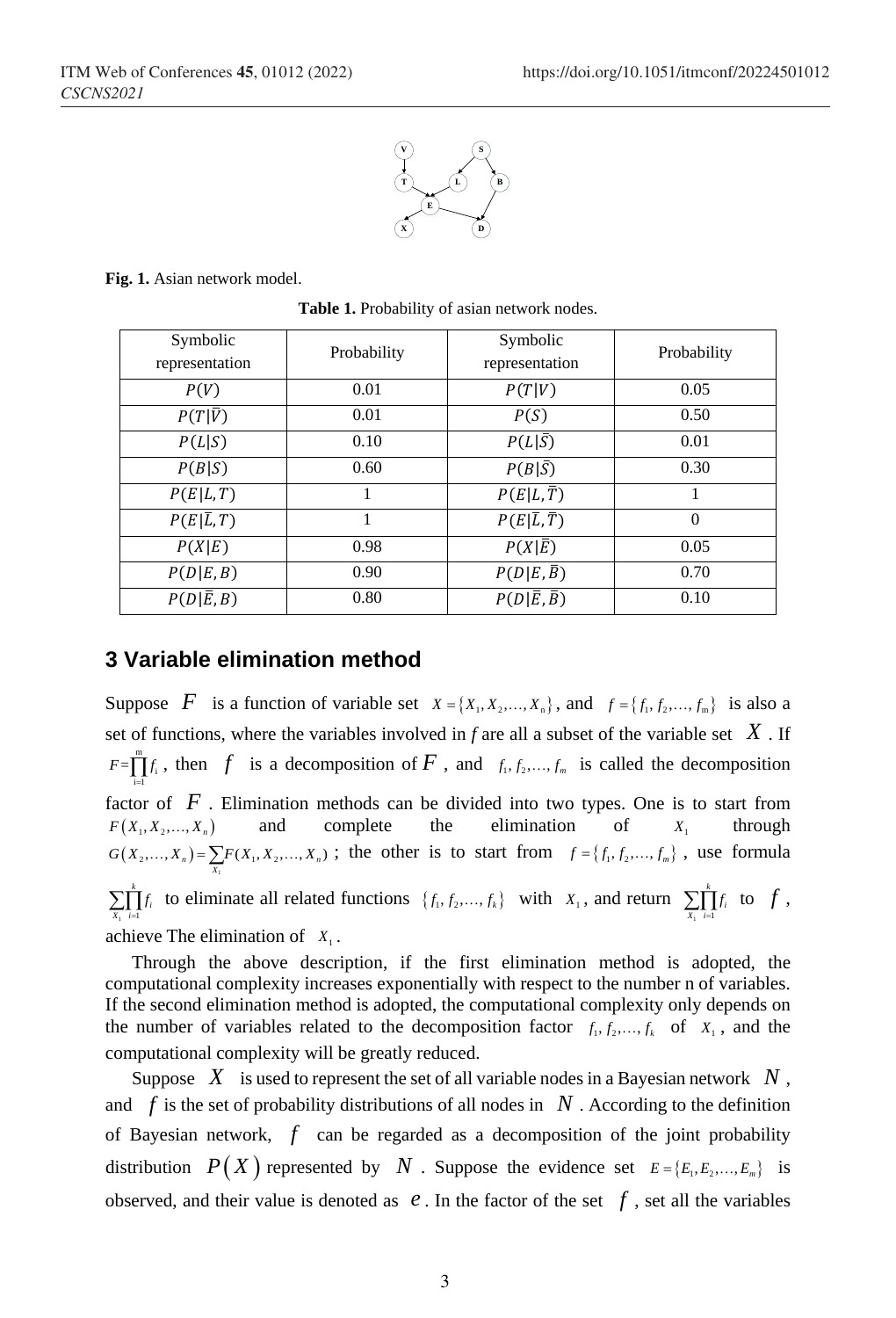representing the evidence as the actual observation value, and then another set of functions can be obtained, which is denoted as  $f'$ . This step is called setting evidence,  $f'$  is a decomposition of the function  $P(Y, E = e)$ , where  $Y = X \cap \overline{E}$ .

Suppose a subset of *Y* is *Q*, and eliminate all the variables in *Y* but not in *Q* from *f* ' to get another set of functions, denoted as  $f''$ .  $f''$  is a decomposition of  $P(Q, E = e)$ . Multiply all the factors in  $f''$  to get  $P(Q, E = e)$ . According to the definition of conditional probability, formula (4) can be obtained:

$$
P(Q \mid E = e) = \frac{P(Q, E = e)}{P(E = e)}
$$
\n<sup>(4)</sup>

where  $P(Q | E = e) = \sum_{Q} P(Q, E = e)$ . The above process is an elimination process to reduce calculation variables, referred to as VE algorithm<sup>[2, 9, 10]</sup>.

The VE algorithm needs to provide five inputs: (1) Bayesian network  $N$ , which is also a decomposition of the joint distribution  $P(X)$ . (2) The set *E* of evidence variables. (3) The value *e* of the evidence variable set *E* . (4) Query the set *Q* of variables. (5) The order  $\rho$  of all variables not in  $\rho \cup E$  is the order of elimination. For the acquisition of the joint distribution  $P(X)$ , formula (2) is used, just write the joint distribution according to the network topology diagram; the evidence set variable set  $E$  and the value  $e$  of  $E$ are all observed by personnel; the query variable  $Q$  is the desired event; the acquisition of the elimination order  $\rho$  needs to be acquired through the search method, and different search methods acquire different elimination orders. The above is the input amount of the variable elimination method. The code implementation of VE inference algorithm is shown in Table 2.

### **4 Analysis of elimination complexity**

It can be seen from the implementation process of the variable elimination method that the most time-consuming and memory-consuming step is the call to the function *Elim (f, Z)*. The calculation amount of this function far exceeds the calculation of other steps, so the calculation complexity of the entire variable elimination method is mainly determined by this function.

The function *Elim(f, Z)* means to pick out all functions  $\{f_1, \ldots, f_k\}$  containing *Z* from *f*, multiply them to obtain the intermediate function *G*, and then eliminate *Z* from *G*. Let  $X_1, \ldots, X_k$  be all the variables in G except Z. If the function is expressed as a multidimensional table, the number of functions that *G* needs to store is  $|z|$  $Z \prod |X_i|$  In summary, *i* = *l*  $Z\left|\prod_{i=1}^{n}X_{i}\right|$  is a measure of the complexity of the function *G*, and therefore also a measure of the *i* = complexity of *Elim(f, Z)*, which is called the elimination cost of variable *Z*, which is recorded as  $\delta(Z)^{[2,6]}$ .

$$
\delta(Z) = |Z| \prod_{i=1}^{I} |X_i| \tag{5}
$$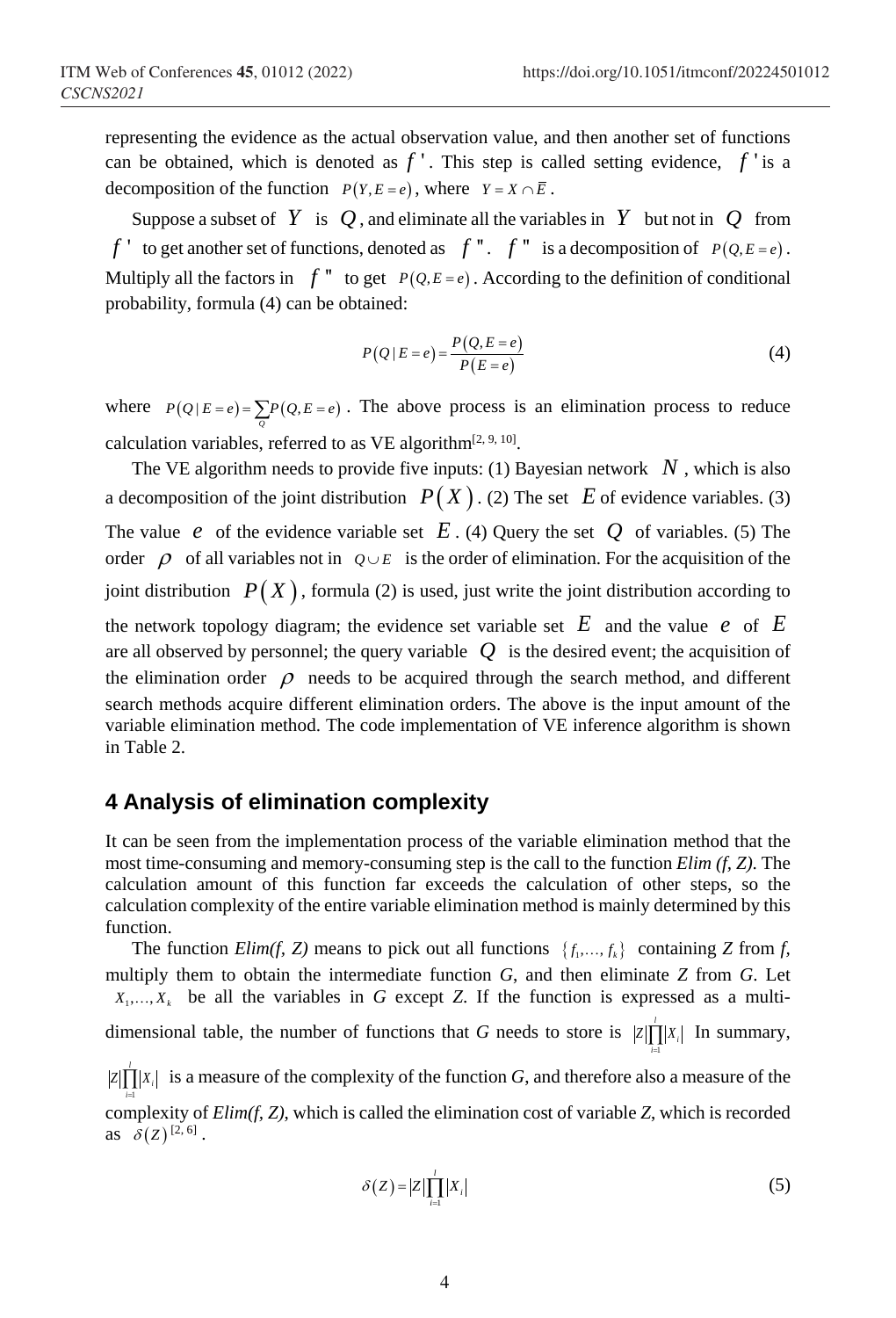| <b>Function</b>                                     | Input | Output                         | <b>Process</b>                                                                                                                                                                                                                                                                                                                                                                                                                                        |
|-----------------------------------------------------|-------|--------------------------------|-------------------------------------------------------------------------------------------------------------------------------------------------------------------------------------------------------------------------------------------------------------------------------------------------------------------------------------------------------------------------------------------------------------------------------------------------------|
| VE(N, E, e, $N$ , E, e, $Q$ , $\rho$ ) $Q$ , $\rho$ |       | $P(q, E=e)$                    | 1. $f \leftarrow$ The set of all probability distributions in<br>N ; in the factor of $f$ , set the evidence variable $E$<br>to the observed value $\mathcal{C}$<br>2. While $(\rho \neq \phi)$ , Let Z be the variable whose<br>$\rho$ is rearranged in front, and delete Z from $\rho$<br>3. f $\leftarrow$ Elim(f, Z)<br>4. End while all factors in f are multiplied, a function<br>$h(Q)$ with $Q$ is obtained<br>5. Return $h(Q)/\sum_{Q} h(Q)$ |
| Elim(f, Z)                                          | F, Z  | Another<br>set of<br>functions | 1. Delete all functions involving $Z$ from $f$ , and let these<br>functions be $\{f_1, , f_k\}$<br>2. G $\leftarrow$ $\prod_{i=1}^{k} f_i$<br>3. h $\leftarrow$ $\Sigma_z g$<br>4. Put $h$ back into $f$<br>5.<br>Return f                                                                                                                                                                                                                            |

**Table 2.** Implementation process of VE algorithm.

When using variable elimination method for reasoning, multiple variables need to be eliminated, and set them as  $Z_1, Z_2, ..., Z_n$  in turn. Here, the total elimination cost  $\delta = \sum_{i=1}^{n} \delta(Z_i)$ 1  $\delta = \sum \delta (Z_i)$ *i* = is used to measure the total complexity of the variable elimination method. Take the Asian network as an example, the function set is  $f = {P(V), P(S), P(T|V), P(L|S), P(B|S), P(D|B,E)}$  $P(X | E), P(E | T, L)$ . Set the evidence node as  $X = I$ ,  $E = I$ , calculate the credibility of *V*, that is, find the probability of  $P(V | X = 1, E = 1)$ , the elimination order is  $\rho = \langle D, B, L, S, T \rangle$ , and all variables in the network take binary values. When eliminating *D*,  $G = P(D|B, E)$  needs to be calculated, involving 3 variables: *D*, *B*, *E*, so the elimination cost of *D* is  $\delta(D) = 2 \times 2 \times 2 = 8$ . By analogy, the elimination costs of the remaining four nodes *B*, *L*, *S*, and *T* are 4, 8, 2, and 4 respectively. Then the total cost of elimination in this order of elimination is 26.

The structure graph is to consider a set of functions  $F = \{f_1, \ldots, f_m\}$ . The structure graph of *F* can be defined as starting from an empty graph. For each variable in *F*, add a node to the graph accordingly. For any two variables *X* and *Y*, if they appear in the same factor  $f_i$  at the same time, an edge is added between their corresponding nodes. The graph model constructed according to this rule is a structural graph. Figure 2 shows the structure of the Asian network.



**Fig. 2.** Asia network structure diagram.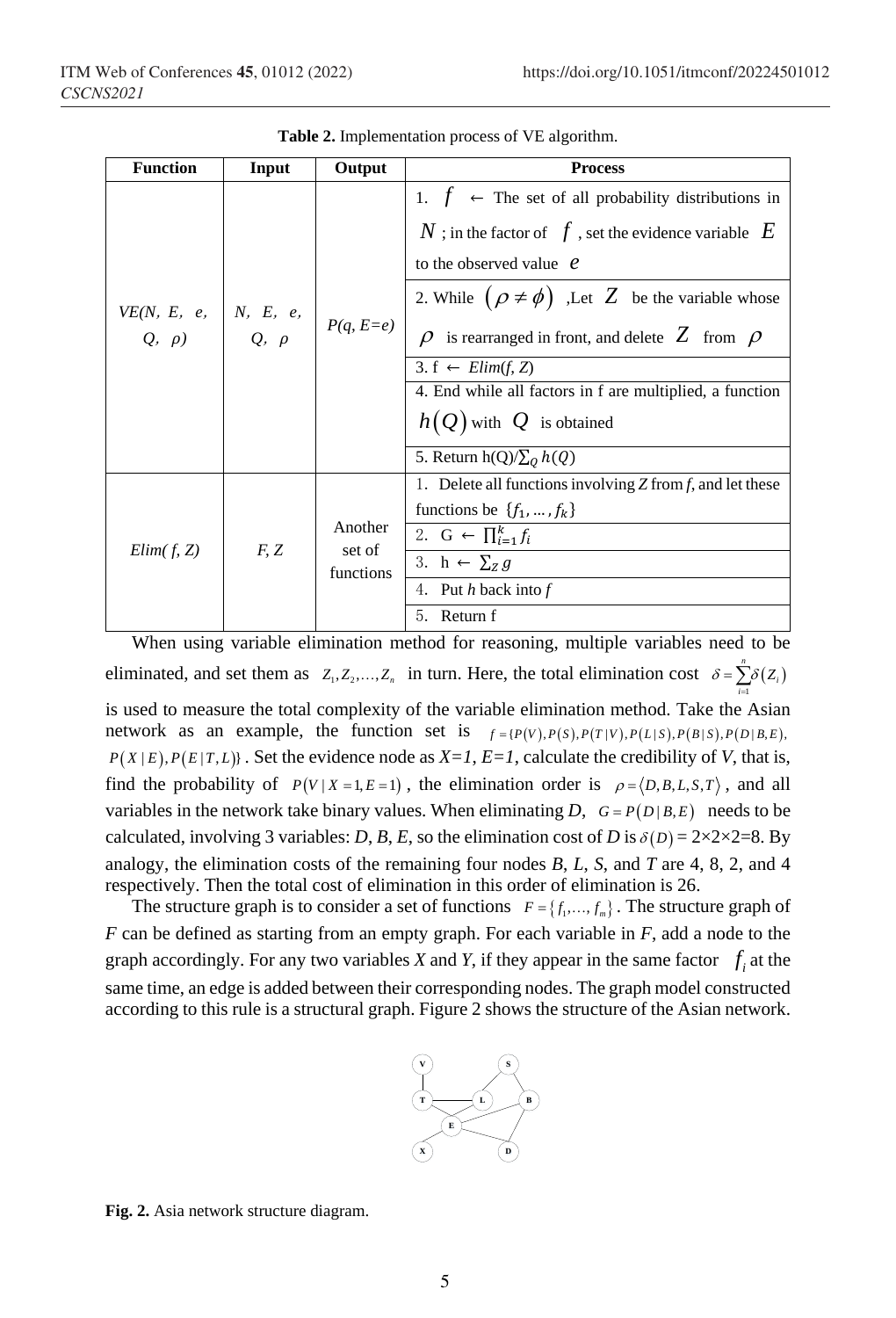Eliminating the cost of a variable *Z* from a set of functions *f* can be calculated from the structure diagram of the function. As mentioned earlier, eliminate the cost  $\delta(Z) = |Z| \int_0^R$ 1  $\delta(Z) = |Z| \prod |X_i|$ *i* = of *Z* from *f*, where  $X_1, \ldots, X_k$  are variables other than *Z*, *Z* are all variables involved in the function  $G = \prod_{i=1}^{k}$  $G = \prod f_i$ , and  $f_1, \ldots, f_k$  are all factors involved in *Z*. According to the definition of *i* = the structure diagram above, in the structure diagram of  $f$ ,  $\{X_1, \ldots, X_l\}$  is just the set of all nodes adjacent to *Z*, denoted as *nb(Z)*, so:

$$
f(Z) = |Z| \prod_{X \in nb(Z)} |X|
$$
 (6)

In the Asian network, eliminating the variable  $T$  from  $f$  requires calculating  $G = P(T|V)P(E|T,L)$ , involving 4 nodes  $\{T, V, E, L\}$ , so  $\delta(T) = |Z| \prod_{i=1}^{l}$  $\delta(T) = Z \mid \prod_{i=1}^{n} |X_i| = |T| \cdot |V| \cdot |E| \cdot |L|$  $=2\times2\times2\times=16$ . In the structure diagram, the node adjacent to *T* uses  $nb(T) = \{V, L, E\}$ , so  $\delta(T)$ can also be calculated according to formula (5), namely  $\delta(T) = |Z| \prod_{X \in \text{sub}(Z)} |X| = 16$ .

### **5 Elimination order construction**

#### **5.1 Minimal degree method**

In the structure diagram, the minimum degree search method is to put the node variable with the smallest degree at the end of the elimination sequence queue, and delete the node and the directed edge connecting the node in the network. If there are multiple nodes with the same degree, choose one of them and repeat the above process until all the nodes in the structure diagram are eliminated. This elimination method is called the minimum degree method. Taking the Asian network model as an example, set the evidence node as *X=1* and *E=1*, where 1 means that the event is true. Find the posterior probabilities of *V*, *T*, *S*, *L*, *B*, and *D* respectively. That is to find the probability of  $P(V | X = 1, E = 1)$ ,  $P(T | X = 1, E = 1)$ ,  $P(S | X = 1, E = 1)$ ,  $P(L | X = 1, E = 1)$ ,  $P(B | X = 1, E = 1)$ ,  $P(D | X = 1, E = 1)$ . The minimum degree search method is used to find the elimination order, and the total elimination order is  $\rho = \langle E, D, B, L, S, T, X, V \rangle$ . The order of elimination when finding node *V* is  $\rho = \langle D, B, L, S, T \rangle$ , and the joint distribution can be obtained from the formula (3) in the second section:

$$
F = \{P(V), P(S), P(T|V), P(L|S), P(B|S), P(X=1|E=1), P(D|B,E=1), P(E=1|L,T)\}\tag{7}
$$

Eliminate element *D* as follows:

$$
F = \{P(V), P(S), P(T|V), P(L|S), P(B|S), P(X=1|E=1), P(E=1|L,T), \varphi_1(B)\}\
$$
\n(8)

among them  $\varphi_1 ( B ) = \sum P ( D | B, E = 1)$ *D*

Eliminate element *B* as follows:

$$
F = P(V), P(S), P(T|V), P(L|S), P(X=1|E=1), P(E=1|L,T), \varphi_2(S)
$$
\n(9)

among them  $\varphi_2(S) = \sum_B P(B|S) \varphi_1$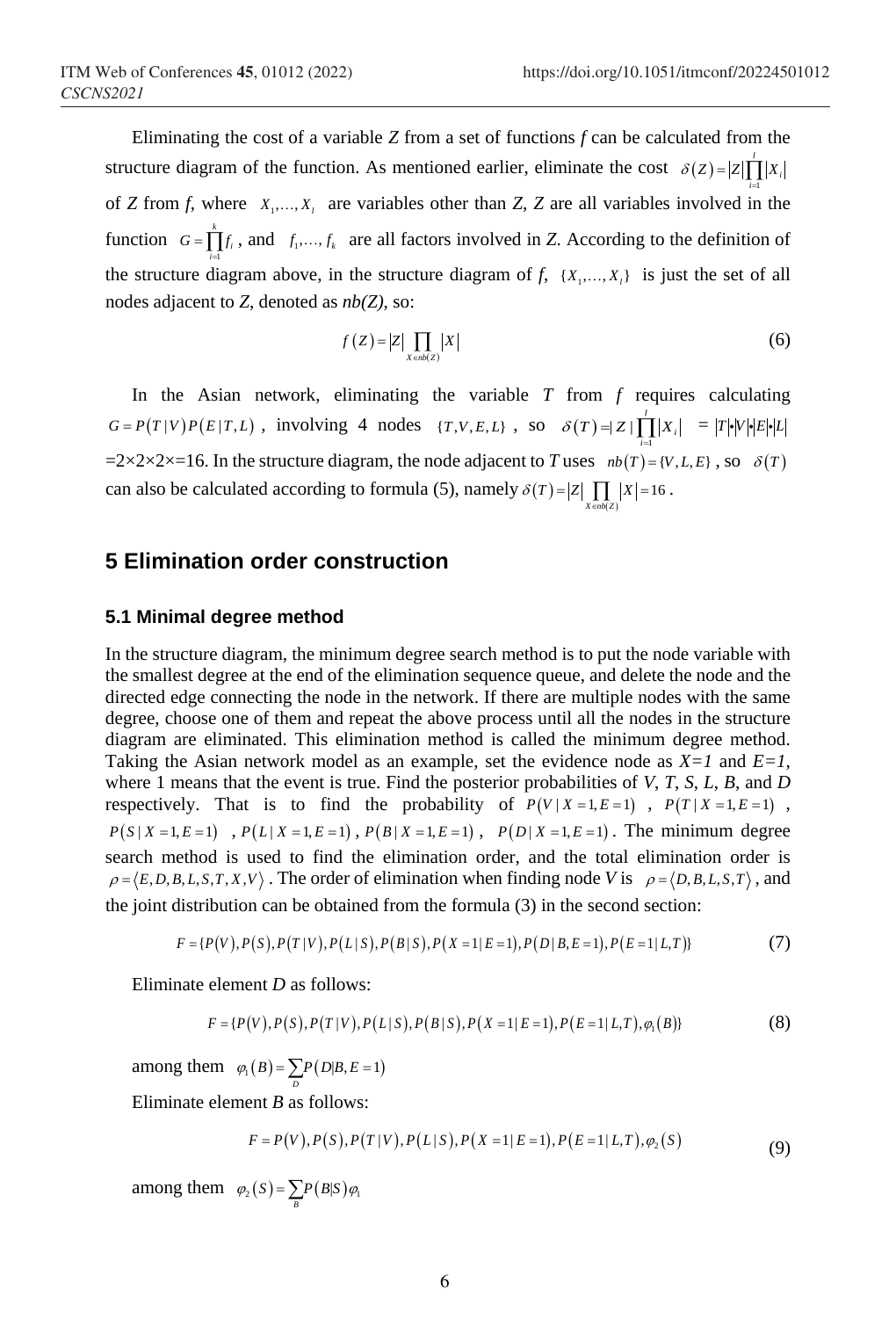Eliminate element *L* as follows:

$$
F = \{P(V), P(S), P(T|V), P(X=1|E=1), \varphi_3(S,T), \varphi_2(S)\}
$$
\n(10)

among them  $\varphi_3(S,T) = \sum_{L} P(E = 1 | L, T) P(L|S)$ 

Eliminate element *S* as follows:

$$
F = \{P(V), P(T|V), P(X=1|E=1), \varphi_4(T)\}\tag{11}
$$

among them  $\varphi_4(T) = \sum_{S} P(S) \varphi_2(S) \varphi_3(S,T)$ 

Eliminate element *T* as follows:

$$
F = \{P(V), P(X = 1 | E = 1), \varphi_{5}(V)\}\tag{12}
$$

among them  $\varphi_s(V) = \sum_T P(T|V) \varphi_4$ 

Calculate the posterior probability distribution of V:  $h(V = 1) = P(V = 1) P(X = 1 | E = 1) \varphi_5 = 0.00100205$ ,  $h(V = 0) = P(V = 0) P(X = 1 | E = 1) \varphi_5 = 0.09920295$ Calculate the maximum hypothesis test of *V*:  $P(V=1 | X = 1, E = 1) = \frac{h(V=1)}{\sum_{v} h(V)}$  $1 | X = 1, E = 1) = \frac{h(V=1)}{\sum_{V} i(V=1)} = 0.01$ *V*  $P(V=1 | X=1, E=1) = \frac{h(V=1)}{\sum_{V} h(V)}$ 

The above process is the inference calculation process of the variable elimination method. The Asian network is constructed in MATLAB R2018a, and  $P(V=1 | X = 1, E = 1) = 0.01$ , which takes 0.0750s (the subsequent inference calculation process of different search methods are the same as above, and will not be repeated). Similarly, the elimination order when seeking *T* is  $\rho = \langle D, B, L, S, V \rangle$ ; the elimination order when seeking *S* is  $\rho = \langle D, B, L, T, V \rangle$ ; the elimination order when seeking *L* is  $\rho = \langle D, B, S, T, V \rangle$ ; the elimination order when seeking *B* is  $\rho = \langle D, L, S, T, V \rangle$ ; the elimination order when seeking *D* is  $\rho = \langle B, L, S, T, V \rangle$ . The inference time of each node can be obtained as 0.0239s, 0.0127s, 0.0164s, 0.0146s, 0.0264s. The average inference time is 0.0282s.

#### **5.2 Maximum potential search**

The maximum potential search is to number all nodes in an undirected graph according to the following rules: In an undirected graph with *n* nodes, in the number *i* step, select the neighboring nodes with the most numbered nodes, and these nodes are not numbered , And number it as *n-i+1*. If there are multiple such nodes, choose one of them. When all the nodes in the undirected graph are numbered, the numbers are sorted in ascending order. The order is the elimination order of the corresponding nodes. This is the general idea of the maximum potential search method. Use the maximum potential search method to find the elimination order of the Asian network: the first step is to number the *B* node as 8, the second step can be the number of the node *S* or *D*, here the *D* node is numbered as 7, and the third step is for the node *S* as 6. The fourth step is to number the node *L* as 5, the fifth step is to number the *E* node as 4, the sixth step can be the number of the node *T* or *X*, here you choose to number *T* as 3, and the seventh step is to number the node *V* as 2 , Step 8 number the last node *X* as 1. So far, all nodes have been numbered, and their elimination order is  $\rho = \langle X, V, T, E, L, S, D, B \rangle$ . Excluding the evidence nodes *X* and *E*, the elimination order of the corresponding nodes can be obtained. The elimination order when seeking *V* is  $\rho = \langle T, L, S, D, B \rangle$ ; the elimination order when seeking *T* is  $\rho = \langle V, L, S, D, B \rangle$ ; the elimination order when seeking *S* is  $\rho = \langle V, T, L, D, B \rangle$ ;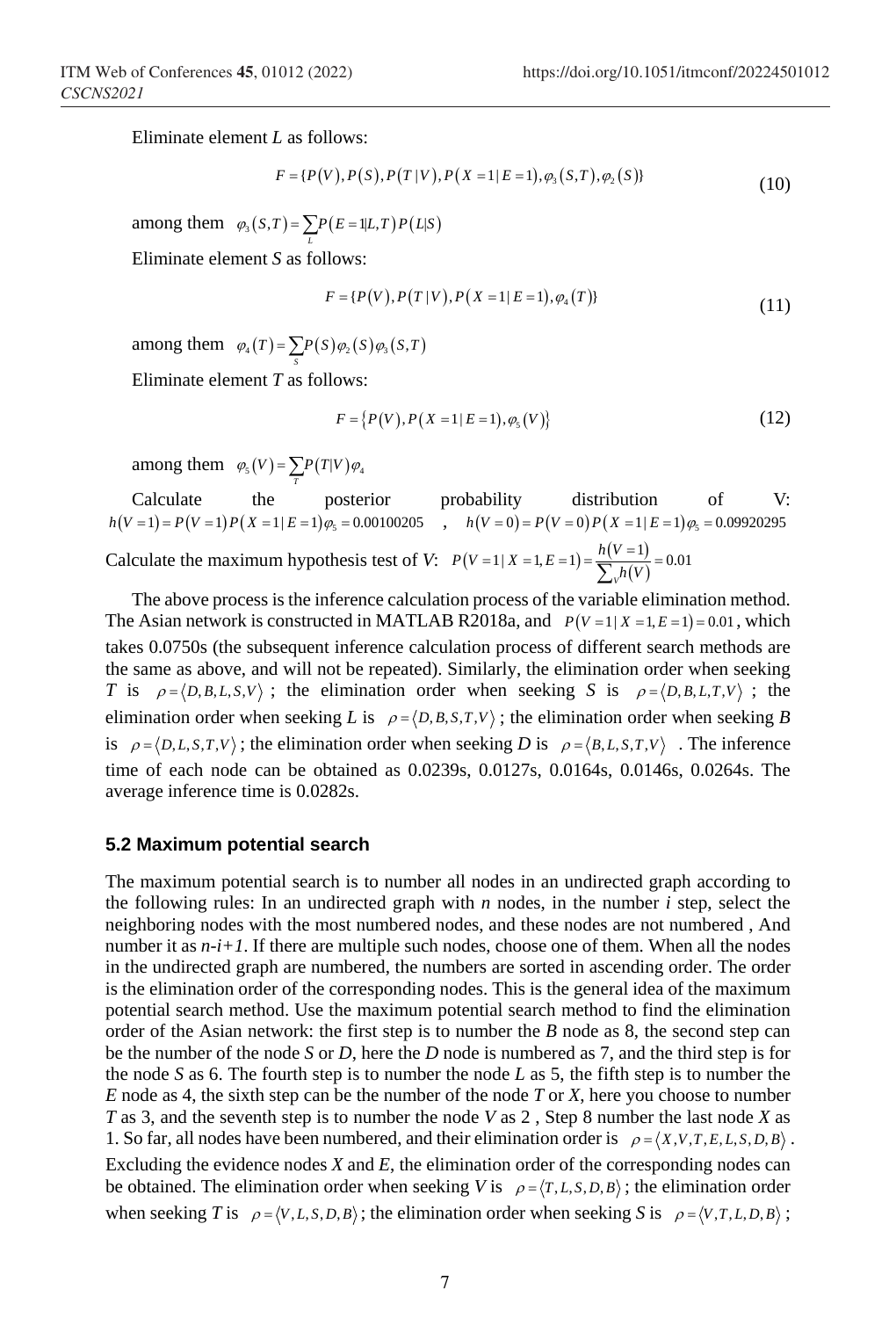when seeking *L* The order of elimination is  $\rho = \langle V, T, S, D, B \rangle$ ; the order of elimination when seeking *B* is  $\rho = \langle V, T, L, S, D \rangle$ ; the order of elimination when seeking *D* is  $\rho = \langle V, T, L, S, B \rangle$ . The inference time of each node can be obtained as 0.0258s, 0.0126s, 0.0118s, 0.0126s, 0.0118s, 0.0146s. The average inference time is 0.0149s.

#### **5.3 Minimal missing edge search**

The number of missing edges of a node *Z* in the undirected graph is the number of edges that need to be added when using the function *Elim(f, Z)* to eliminate *Z*. The minimum missing edge search calculates the number of missing edges of the node while deleting the node from the undirected graph. Each step needs to calculate the number of missing edges of the node. When eliminating nodes, select the node with the smallest number of missing edges to delete. When there are multiple nodes with the same number of missing edges at the same time, choose one of them, and loop until all nodes are equal. been deleted. Still taking the Asian network model as an example, at the initial stage, the number of missing edges of nodes  $\{V, S, T, L, B, E, X, D\}$  are  $\{0, 1, 2, 2, 2, 8, 0, 0\}$ , choose one, choose *V* here. After removing *V*, the number of missing edges of nodes *{S, T, L, B, E, X, D}* are {1,0, 2, 2, 8, 0, 0}, choose one of them, and choose  $X$  here. After eliminating  $X$ , the number of missing edges of the node  $/S$ , *T, L, B, E, D}* are {1,0, 2, 2, 6, 0}, choose one of them, here we choose *T*. After eliminating *T*, the number of missing edges of node *{S,L,B,E,D}* is {1,1,3,3,0}, and *D* is eliminated. After eliminating *D*, the number of missing edges of nodes *{S,L,B,E}* are {1,1,1,1} respectively. Since nodes *S*, *L*, *B*, and *E* form a ring, the number of missing edges is the same and can be eliminated for any one, choose to eliminate *E* here, and the remaining 3 nodes can be eliminated arbitrarily. The order of selection here is *L*, *S*, *B*. In summary, the elimination order of the least missing edge search method is  $\rho = \langle V, X, T, D, E, L, S, B \rangle$ . Excluding the evidence nodes *X* and *E*, the elimination order of other nodes can be obtained. The elimination order when seeking *V* is  $\rho = \langle T, D, L, S, B \rangle$ ; the elimination order when seeking *T* is  $\rho = \langle V, D, L, S, B \rangle$ ; the elimination order when seeking *S* is  $\rho = \langle V, T, D, L, B \rangle$ ; when seeking *L* The order of elimination is  $\rho = \langle V, T, D, S, B \rangle$ ; the order of elimination when seeking *B* is  $\rho = \langle V, T, D, L, S \rangle$ ; the order of elimination when seeking *D* is  $\rho = \langle V, T, L, S, B \rangle$ . The inference time of each node can be obtained as 0.0150s, 0.0122s, 0.0119s, 0.0119s, 0.0121s, 0.0125s. The average inference time is 0.0126s.

#### **5.4 Minimal increase in complexity search**

The main idea is to delete a node when eliminating elements in the structure graph, and all edges connected to the node will be deleted. In order to reduce the complexity of the graph, it is often hoped to delete as many as possible. The number of edges removed is represented by  $e_{d}$ ; when the node is deleted, the deleted graph needs to be formed into a complete graph, so some edges will be added between some nodes to form a complete graph, but the added edges will increase the complexity of the graph, so we hope to add as few edges as possible. Record the number of edges added as  $e_a$ , and use  $e_a / e_d$  to get a new measurement index, that is, the minimum added complexity, which is represented by IC. When selecting the elimination order, first calculate the IC value of all nodes, select the smallest IC value for elimination, if there are multiple identical values, choose one of them, and then calculate the IC values of the remaining nodes, and repeat until all The node is eliminated, the elimination order can be obtained. The minimum increased complexity search method is a dynamic search process. Starting from the entire network graph, it constantly loops judgments to find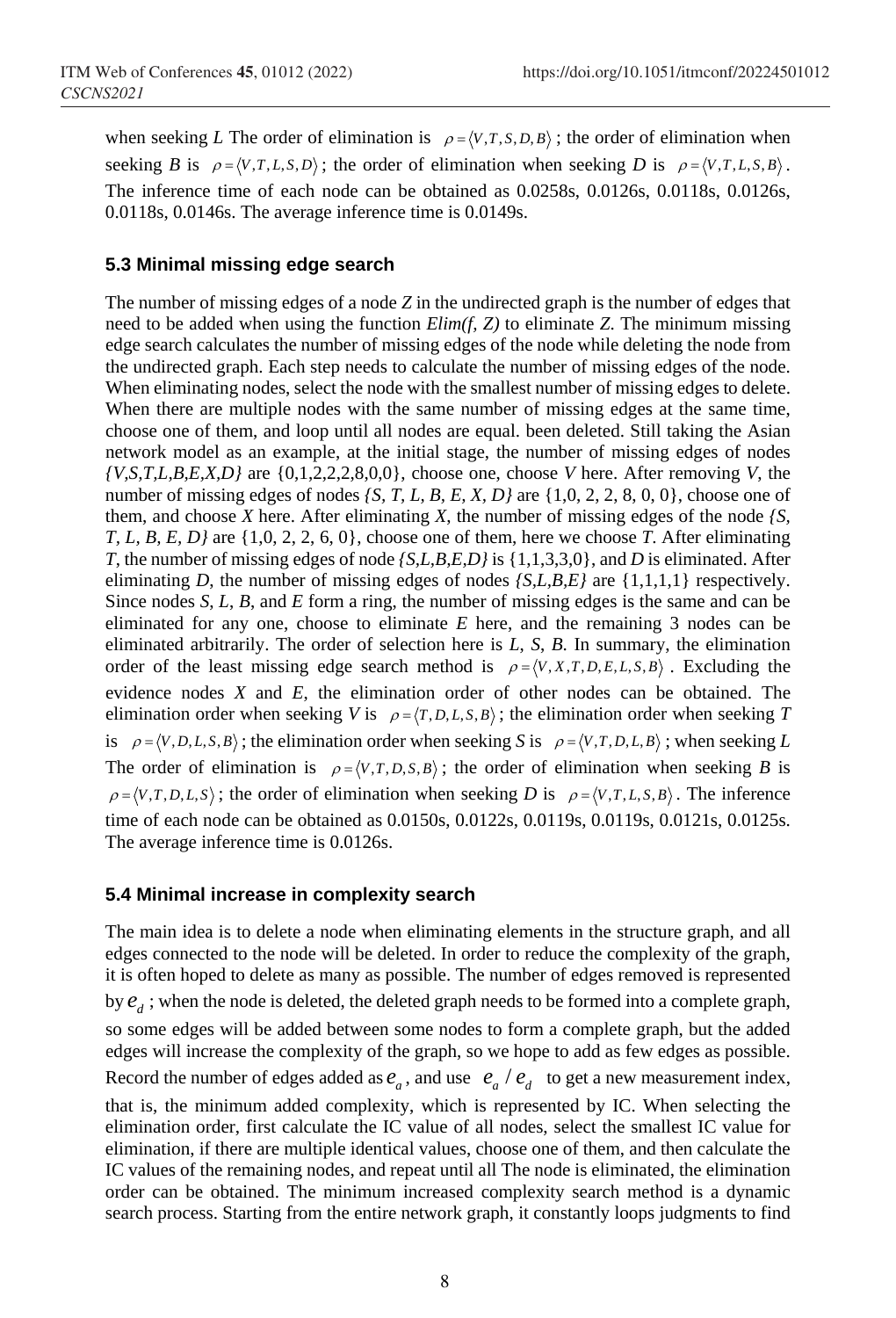the optimal solution, improves the overall running time of the reasoning, and avoids partial elimination and overall comparison. The lack of slowness. This algorithm is suitable for the elimination of multiple query variables during fault diagnosis, and can improve the overall running time. Taking the Asian network as an example, using the minimum increase complexity search method, Table 3 is the IC value of the initial state node.

| node         | $e_a$                       | $e_d$ | $e_a/e_d$ |
|--------------|-----------------------------|-------|-----------|
| $\mathbf{V}$ |                             |       |           |
| S            |                             | ◠     | 0.5       |
| T            | $\mathfrak{D}$              | ◠     | 0.67      |
|              | $\mathcal{D}_{\mathcal{A}}$ |       | 0.67      |
| B            | $\mathcal{D}_{\mathcal{A}}$ |       | 0.67      |
| E            | Q                           |       | 1.8       |
| X            |                             |       |           |
|              |                             |       |           |

**Table 3.** Initial state node IC value.

It can be seen from the table that the IC values of nodes *V*, *X*, *D* are all 0, and one of them can be selected for elimination. Here, node *V* is selected, and after node *V* is eliminated, the IC values of other nodes can be obtained, as shown in Table 4.

| node         | $e_a$ | $e_d$ | $e_a/e_d$ |
|--------------|-------|-------|-----------|
| $\mathbf{C}$ |       | ◠     | 0.5       |
| T            |       | ◠     |           |
|              | ◠     |       | 0.67      |
| B            | ◠     | ◠     | 0.67      |
| E            | റ     |       | 1.8       |
| X            |       |       |           |
|              |       |       |           |

**Table 4.** Node IC value after eliminating node V.

It can be seen from the table that the IC values of nodes *T*, *X*, and *D* are all 0, and one of them can be selected for elimination. Here, node *D* is selected, and after node *D* is eliminated, the IC values of the remaining nodes can be obtained, as shown in Table 5.

| node   | $e_a$ | $e_d$ | $e_a/e_d$ |
|--------|-------|-------|-----------|
| $\sim$ |       |       | 0.5       |
| ᠇᠇     |       |       |           |
|        |       |       | 0.67      |
| D      |       |       | 0.5       |
| E      |       |       | 1.25      |
|        |       |       |           |

**Table 5.** Node IC value after eliminating node D.

It can be seen from the table that the IC values of nodes *T* and *X* are both 0, and one of them can be selected for elimination. Here, node *X* is selected, and after node *X* is eliminated, the IC values of the remaining nodes can be obtained, as shown in Table 6.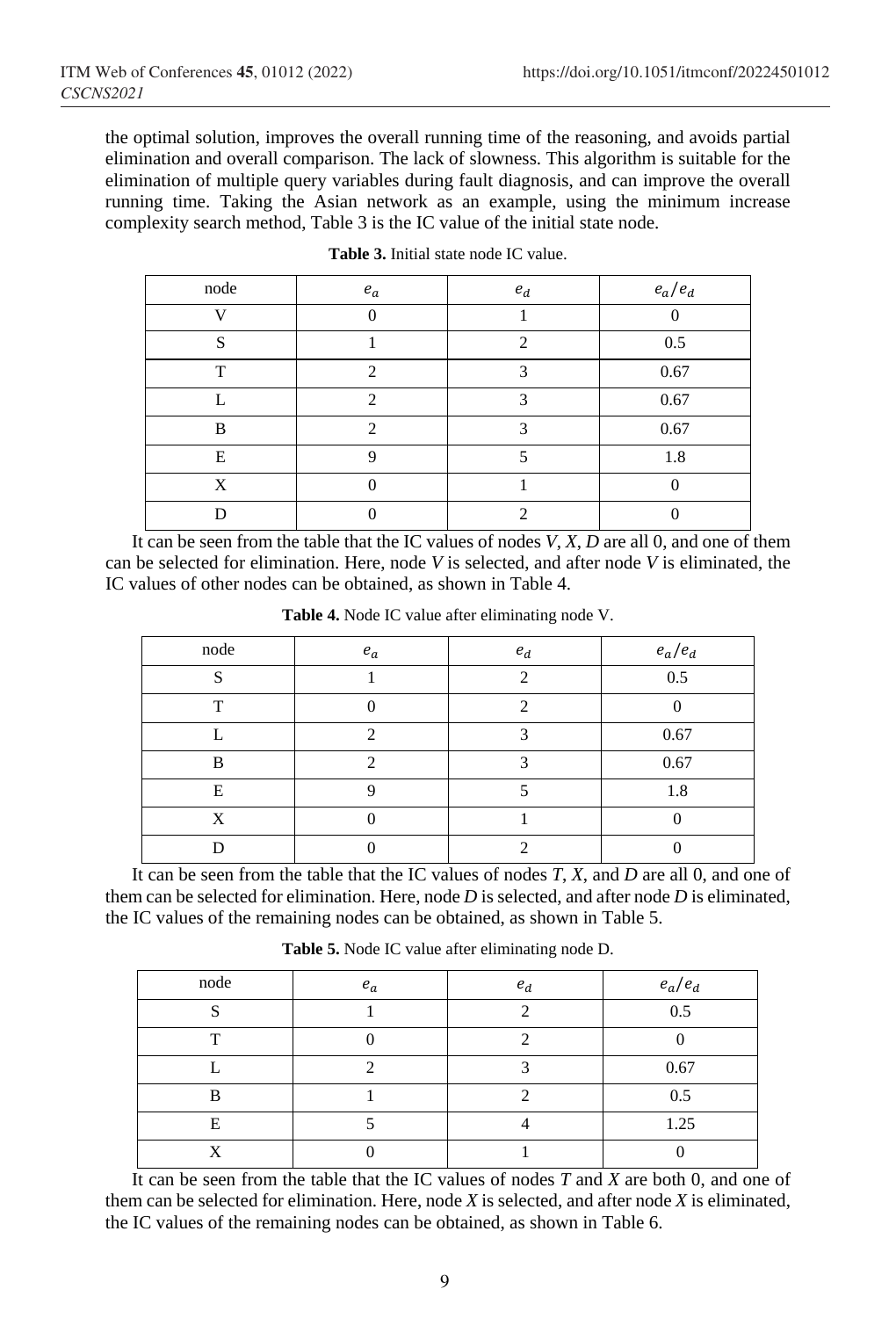| node | $e_a$ | $e_d$ | $e_a/e_d$ |
|------|-------|-------|-----------|
| ິ    |       |       | 0.5       |
| m    |       |       |           |
|      |       |       | 0.67      |
| R    |       |       | 0.5       |
| E    |       |       | 0.67      |

**Table 6.** Node IC value after eliminating node X.

It can be seen from the table that the IC values of node *T* are all 0, and the IC values of the remaining nodes can be obtained after node *T* is eliminated, as shown in Table 7.

| node | $e_a$ | $e_d$ | $e_a/e_d$ |
|------|-------|-------|-----------|
|      |       |       | 0.5       |
|      |       |       | 0.5       |
|      |       |       | 0.5       |
| Е    |       |       | 0.5       |

**Table 7.** Node IC value after eliminating node T.

It can be seen from the table that the IC values of nodes *S*, *L*, *B*, and *E* are all 0.5, and one of them can be selected for elimination. Here, node *S* is selected, and the remaining nodes *L*, *B*, and *E* after eliminating node *S* form a triangle graph. All nodes are equivalent and can be combined arbitrarily. Finally, the elimination order  $\rho = \langle V, D, X, T, S, L, B, E \rangle$  is obtained. The inference time of each node can be obtained as 0.0119s, 0.0130s, 0.0124s, 0.0116s, 0.0115s, 0.0116s. The average inference time is 0.012s. Figure 3 is a comparison of the average time consumption of the four inference algorithms. It can be clearly seen that the minimum increase complexity search algorithm runs better than the other three search methods.



**Fig. 3.** Comparison of different inference algorithms.

# **6 Conclusion**

Bayesian network has a wide range of application prospects, which can be used in artificial intelligence, fault diagnosis and other fields. The speed of calculation directly determines whether the method can be applied in the above-mentioned fields. Therefore, this paper takes the Asian network model as an example, and discusses the realization process of the variable elimination method in the reasoning example. The Asian network is constructed and inferred through MATLAB R2018a, and the four elimination sequence structures of the variable elimination method are compared through experiments. Method, experiments show that the